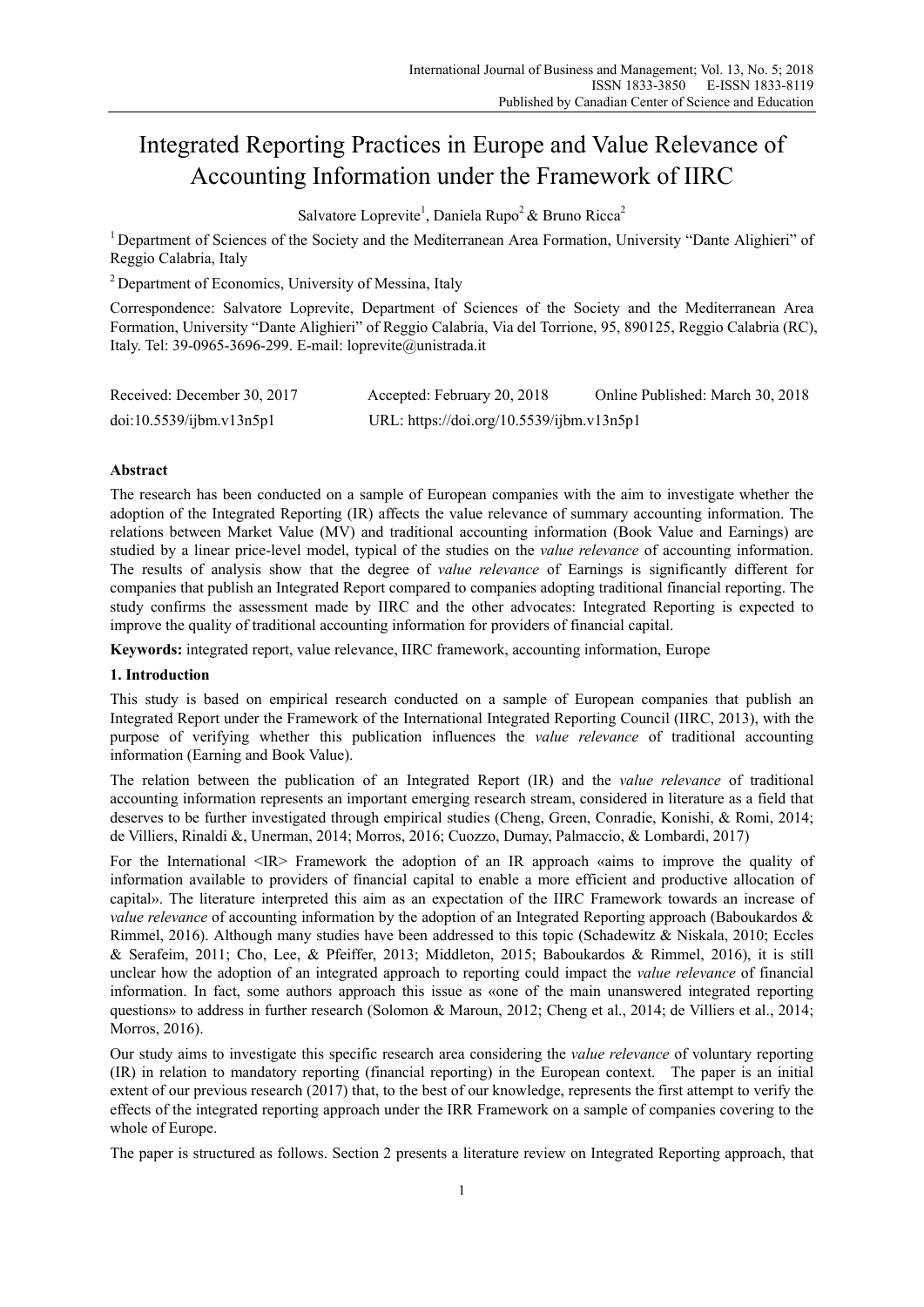focus on empirical studies about the relation between integrated information and summary accounting information. The theoretical background also considers empirical studies on the *value relevance* of non-financial information concerned with other voluntary reports, considered relevant for the purpose of this research. Section 3 sets out in detail the research design. Section 4 addresses the findings of the empirical analysis. Section 5 discusses the results, highlighting the limits and prospects for further research development.

#### **2. Literature Review**

The IIRC was created in 2010 with the support of the Accounting for Sustainability (A4S) initiative led by HRH The Prince of Wales and the Global Reporting Initiative, aiming to develop a framework for integrated reporting and to promote its use. The IIRC Framework, issued in 2013, is a principle-based document setting out seven guiding principles and eight content elements for an integrated report, whose primary aim, as declared in the preamble, is to "improve the quality of information available to providers of financial capital to enable a more efficient and productive allocation of capital" (IIRC Framework, 2013, p. 2).

The recent theoretical literature on this topic identified some issues to address in the future research agenda (Cheng et al., 2014; de Villiers et al., 2014; Morros, 2016; Cuozzo et al., 2017), concerned with the content of the integrated report, the quality of information and other relevant aspects among which the *value relevance* of information provided by the integrated report. This study intends to answer this last claim, investigating regard integrated reporting in the perspective of the wide theme of *value relevance*, to which many efforts have been devoted in the last decade, referred to various types of external reports produced by companies, on voluntary or mandatory basis.

The research on *value relevance* of information is not new, as it dates back to a couple of decades ago, but in recent years this interest has been moving from the field of mandatory financial information to voluntary information and integrated reporting. An increasing number of scholars, basing on the assumption that information is *value relevant* when it is associated with investors' valuation of the firm as reflected in the firm's stock price, have begun to investigate this issue with reference to social, environmental and integrated reporting.

This growing interest is likely fuelled by controversial results emerged in empirical researches focused on the *value relevance* of financial information (Barth, Beaver, & Landsmann, 2001; Devalle, 2010). Given these controversial results, it is not possible to exclude that other factors and sources of information that the accounting system is not able to capture could influence investors' choices.

Since 1996, when Amir and Lev, questioning the *value relevance* of financial and non-financial information in the wireless communications industry, observed a decreasing relevance of financial information as associated with the increasing relevance of intangibles, many studies have been devoted to this field. Some of them have considered the effects of the change in accounting rules and GAAP regarding intangibles (Soderstrom & Sun, 2007; Horton & Serafeim, 2007; Bilal & Abdenacer, 2016); other studies have emphasized that traditional accounting information cannot anymore satisfy the investors' needs of information, especially in presence of high value of intangibles (Lev & Feng, 2016; Giuliani & Marasca, 2011; Zambon, 2004; Aboody & Lev, 1998).

Following a different perspective, some studies have investigated the *value relevance* of non-financial voluntary or mandatory reporting in relation to traditional accounting-based information.

For a non-comprehensive review of the literature on the subject of the paper, but with the purpose to trace the direction and the emerging results of studies conducted in this field, we hereafter draw the attention on some relevant empirical contributions, identifying the main research streams in the wide area encompassing the *value relevance* of financial and non-financial information.

The first search stream, probably the closest to the topic here investigated, is concerned with works about the relevance of Integrated Reporting, referring to the first context in which the adoption of the Integrated Report has become mandatory, the South Africa. Indeed, firms listed on the Johannesburg Stock Exchange must produce the IR according to the "King III Report" since 2010. The Integrated Reporting is conceived to support providers of financial capital with useful information for their capital allocation decisions. Referring to this objective of the Integrated Reporting, the empirical researches about the *value relevance* of IR intend to verify if what is asserted by IIRC finds confirm in practice. This path of research is aimed to examine the quality of information and the usefulness of IR, by assessing the capital market effects of its mandatory adoption (Cho et al., 2013; Eccles & Serafeim, 2011; Middleton, 2015; Solomon & Maroun, 2012; Baboukardos & Rimmel, 2016; Bernardi & Stark, 2016; Lee & Yeo, 2016). Although they are related to a specific context, and to mandatory reporting practice, the results of these studies are considered significant because, regardless of whether the adoption of IR is voluntary or mandatory, they allow evaluating the effects of integrated reporting on investors' choices. They seem to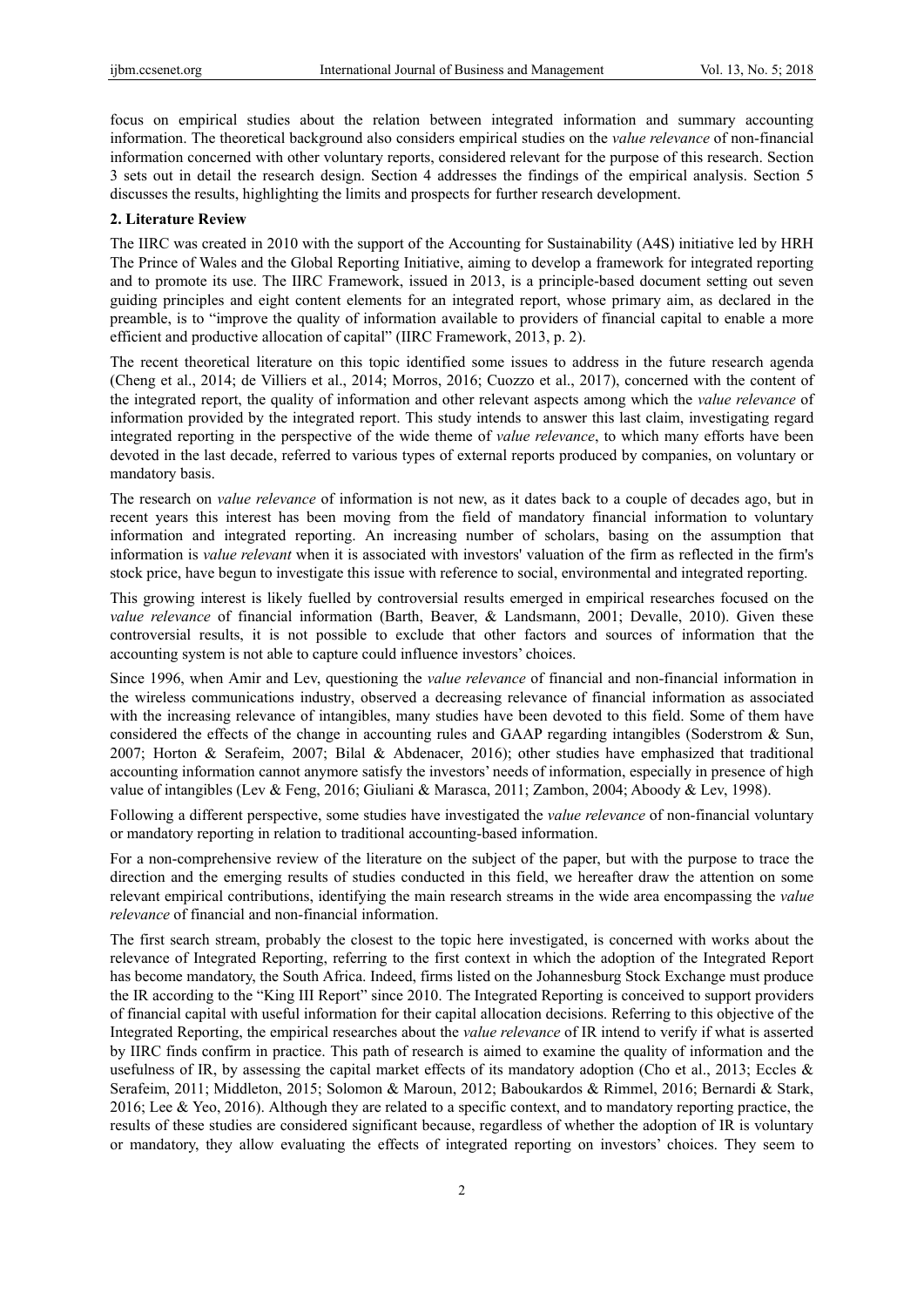support the assertion that IR improves the quality of information for providers of financial capital. There is also evidence that the mandatory introduction of integrated reporting in South Africa "has resulted in an increase in the extent of disclosure of human, social and relational, natural and intellectual capital information of the listed companies" (Setia, Abhayawansa, Joshi, & Huynh, 2015). Examining the association between Integrated Reporting and firms' valuation for a sample of listed companies in South Africa, Lee & Yeo (2016) found that firms' valuation is positively associated with Integrated Reporting disclosures and that firms with high Integrated Reporting outperform those with low Integrated Reporting both in terms of stock market and accounting performance. Nevertheless, the results of these studies are controversial as to the relevance of summary accounting information.

The second stream of research concerns some empirical studies which have tried to verify the *value relevance* of voluntary disclosure, with reference to stand-alone reports (Social, Environmental and Sustainable Reports) in different contexts, all over the world. Among these, Cormier & Magnan (2007), investigating on environmental reporting in Germany, France and Canada, found controversial results in different countries: the decisions to report environmental information have shown a moderating impact on the stock market valuation in the Germany firms earnings, whilst it does not significantly influence the stock market valuation of Canadian and French firms earnings. Previously, Hassel, Nilsson, & Nyquist (2005) had investigated the *value relevance* of environmental performance using Swedish data, finding that environmental performance (measured by an environmental index) has a negative influence on the market value of firms. This effect has been explained as a consequence of the fact that high environmental performance is costly, thus having a negative impact on expected earnings and market values.

With regard to social reporting, Qiu, Shaukat and Tharyan (2014) found that firms characterized by a higher social disclosure have higher market values, too. Other studies lead to opposite results: the results of a research by Carnevale & Mazzuca (2014), which applied value-relevance analysis to the social reporting variable on European listed banks, do not show a significant correlation between the publication of a social report and the stock price, though with differences in the countries investigated: in some countries, the social report is seen as *value relevant* and positively affects the stock price; in other countries, the social report remains *value relevant* but negatively affects the stock price.

The study by Schadewitz & Niskala (2010), which explored through the Ohlson model the responsibility reporting of Finland listed companies according to the Global Reporting Initiative (GRI), found evidence to the idea that responsibility reporting is an important explanatory factor for a firm's performance and market value. Similarly, Kaspereit & Lopatta (2016) developed a *value relevance* study for the 600 largest European companies with the Feltham and Ohlson valuation model as a reference point. The results indicate a positive association between corporate sustainability and market effects in the period under observation (2002-2011).

The third stream of research is about the voluntary narrative sections of company annual reports, aimed to explore questions of usefulness and materiality of annual report narrative disclosures. These studies have widely examined the discretionary disclosures made by firms to analyse their impact on decision makers and on investment analysts' stock recommendations (Vafaei, Taylor, & Ahmed, 2011).

## **3. Research Design**

#### *3.1 Research Questions*

We aim to verify whether the traditional accounting information of "IR Reporters" has a different *value relevance* compared to "Non-IR Reporters". Our empirical analysis thus has to answer the following research questions:

**R.Q.1** -Within the European Union, does the *value relevance* of traditional accounting information (Book Value and Earnings) provided by "IR Reporters" differ significantly from that of "Non-IR reporters"?

**R.Q.2** -Is the summary accounting information of "IR reporters" more *value relevant*?

We know that a positive answer to the two research questions does not necessarily mean that the IR approach is the only reason explaining the different usefulness of financial reporting for investors, that is to say, the *value relevance* of accounting information, for at least two reasons.

First, unlike other similar analysis conducted in this field (Baboukardos & Rimmel, 2016), our sample does not refer to the same companies observed in a longitudinal temporal perspective (two different periods, *pre-* and *post-* mandatory adoption of an IR approach). For this reason, if we find differences between our two groups of companies regarding the *value relevance* of accounting information, they could be due, in part, to the different reality of the companies and not to a better quality of traditional accounting information, as an effect of IR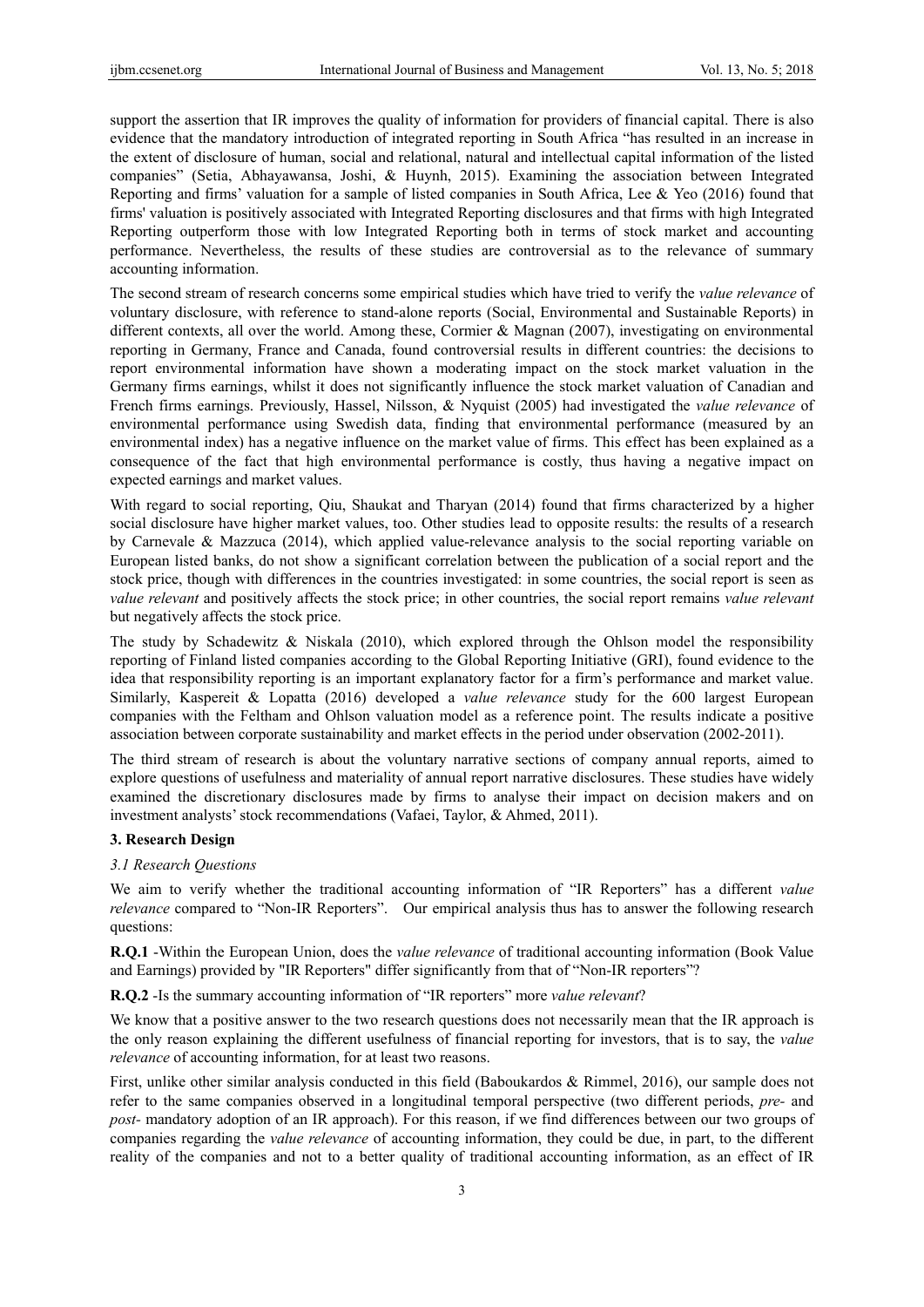adoption. From this point of view, *we also recognize* doubts about potential selection bias highlighted in previous studies examining voluntary reporting (Barth, Cahan, Chen, & Venter, 2017) and difficulties of extending the results of research conducted on companies voluntarily adopting particular reporting practices to all firms (Pope & McLeay, 2011).

Second, we agree that there are other primary information sources for investors, and a low timeliness of voluntary reporting, which bring into question the usefulness of Integrated Reporting (Dumay & Tull, 2007).

It he analysis should find statistically significant difference between our two sub-samples, we believe this could be an important element that supports improved knowledge and understanding of the potential effects expected from the adoption of an integrated reporting approach on the *value relevance* of summary accounting information; in particular, if findings regarding the different degree of *value relevance* of accounting information are consistent with those obtained in previous studies in different contexts (mandatory, non-mandatory) and countries.

We will be come back to this matter in section 5, after the presentation of the linear price-level model used for data processing.

# *3.2 Sample*

For our researchwe use two groups of European listed companies:

1. Companies which publish the integrated report (hereafter, "IR Reporters") under the IIRC framework;

2. Companies which do not present the integrated report under the IIRC framework (hereafter, "Non-IR Reporters"). This group is composed of an equal number of firms, selected among listed companies considered to be comparable to "IR Reporters" because they operate in the same sector and in the same country. In this way, we have a "balanced" sample (1:1 ratio) of "IR Reporters" and "Non-IR Reporters" for each country.

On its website, the International Integrated Reporting Council (IIRC) presents a list of "IR reporters", defined as «those organizations whose reports refer to the IIRC or the International <IR> Framework, or are influenced by the Framework through participation in <IR> Networks». Selecting by region "Europe", there is a list of 171 companies, on which we conducted the first selection process described in table 1.

|                              | Numbers of items |
|------------------------------|------------------|
| $\leq$ IR Reporters list $>$ | 171              |
| Duplicate firms              | $-1$             |
| Firms from non-EU companies  | $-26$            |
| Non-profit organizations     | $-10$            |
| Non-listed companies         | $-25$            |
| Other cases                  | -9               |
| Final number form step 1     | 100              |

Table 1. Step 1 of sample selection (IR Reporters)

Companies listed after 2014 and companies with a financial year that does not coincide with the calendar year were removed. Furthermore, we excluded companies for which we could not find a complete set of market data and/or accounting data. Table 2 summarizes the process.

|                                                | Number |
|------------------------------------------------|--------|
| Final number from step 1                       | 100    |
| Listed after 2014                              | - 1    |
| Financial Year $\neq$ Calendar Year            | -11    |
| Unavailable market data and/or accounting data | $-34$  |
| Final number form step 1                       | 54     |

For "Non-IR Reporters", we examined companies operating in the same sector (and sub-sector) as "IR Reporters" for each country, randomly choosing items, until we found companies that could be suitable for analysis because they did not adopt IR and had a financial year coinciding with the calendar year. Once more, in order to verify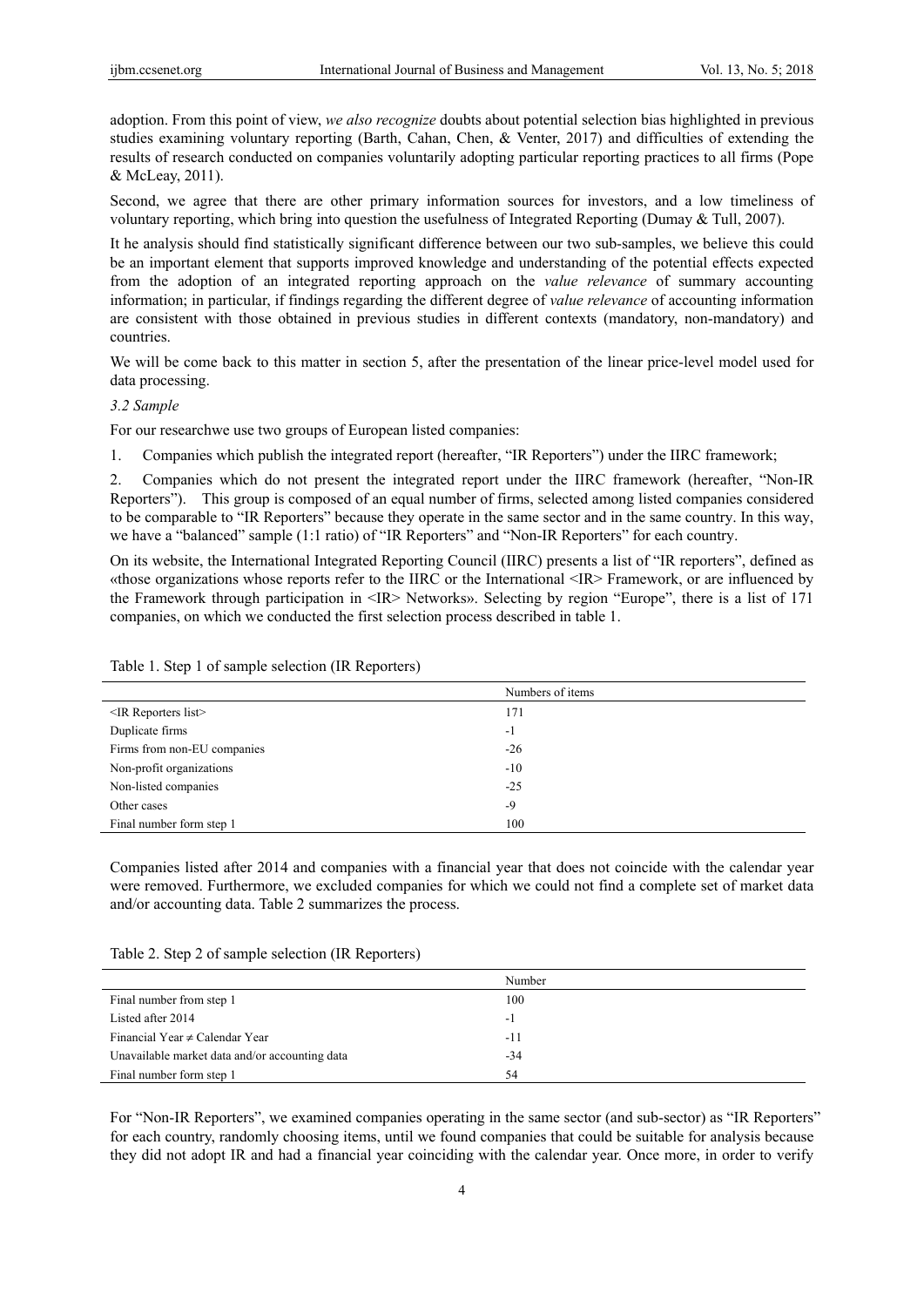that these companies were not influenced by the IRRC Framework, reports were first coded by the lead author, then checked for consistency by the second author and any discrepancies were discussed in order to agree the final classification of data. In this final process, it was not possible to find a match for 10 "IR reporters".

The result of this process is a "balanced" sample of 88 firms chosen for the two years (2014 and 2015) under examination (i.e. 176 firm/year observations) (table 3).

Table 3. Step 3 of sample selection (IR Reporters and Non-IR Reporters)

| Number    | IR | Number    | Total |
|-----------|----|-----------|-------|
| Reporters |    | Non-IR    |       |
|           |    | Reporters |       |
| 54        |    |           |       |
|           |    | 44        |       |
| $-10$     |    |           |       |
| 44        |    | 44        | 88    |
| 88        |    | 88        | 176   |
|           |    |           |       |

## *3.3 Data*

The *linear price-level model* here used (see section 4) associates the firm's market value of equity (MV) with its book value (BV) and earnings (E). The accounting data (Book Value - BV; Earnings - E) were collected directly from the annual report published by the companies. The market data (MV) was sourced from monthly market reports published by the Stock Exchanges. Book Value (BV) and Earnings (E) refer to the end of the financial year (i.e., 31/12/2014 and 31/12/2015); market capitalization refers to the date of 30 June of year n+1 (i.e., 30 June 2015 and 30 June 2016). This date is frequently used in *value relevance* studies belonging to the category of *association studies*(Kothari, 2001; Mechelli, 2013).For these three basic variables, the *scale effect* (Easton & Sommers,2003; Barth & Clinch, 2009) was mitigated by dividing each variable by the value of "Total assets".On this point, we must mention that, in the literature about the *value relevance* of accounting information, many *deflators* have been used to mitigate the *scale effect*, without resolving the issue completely(Mechelli, 2013).Number of common shares is the most frequently used. However, we observe that the number of common shares – on equal share capital – is inversely proportional to the nominal value. For this reason, the use of this *deflator* could have potential distortive effects (Loprevite & Ricca, 2016). Conversely, in our opinion "Total assets" better expresses the size of companies.

#### **4. Data Processing**

For data processing a simple additive model was initially tested:

$$
MV = \beta_0 + \beta_1 E + \beta_2 BV + \beta_3 ir\_rep
$$

The dummy variable "ir rep" allows us to distinguish between firms that publish an integrated report (ir rep = 1) and those that do not (ir rep = 0) and the effect of E and BV is always equal to  $\beta_1$  and $\beta_2$ . In this case, the low value of  $R^2$  (0.18) and the non-significance of  $\beta_3$  (Table 3) lead us to conclude that this model does not exploit all the information contained in the regressors.

|             | Value     | Standard<br>error | T         | Pr >  t      | F       | Pr > F        | $R^2$  |
|-------------|-----------|-------------------|-----------|--------------|---------|---------------|--------|
| Intercept   | $-0.0041$ | 0.2094            | $-0.0194$ | 0.9845       | 13.3269 | ${}_{0.0001}$ | 0.1886 |
| E           | 0.8305    | 0.3566            | 2,3285    | 0.0210       |         |               |        |
| BV          | 2,0101    | 0.3396            | 5,9195    | ${}< 0.0001$ |         |               |        |
| Ir rep- $1$ | 0.2898    | 0.1918            | 1,5111    | 0.1326       |         |               |        |
| Ir $rep-0$  | 0.0000    | 0.0000            |           |              |         |               |        |

Table 1. Result of regression (MV =  $\beta_0 + \beta_1 E + \beta_2 BV + \beta_3 ir$  rep)

In accordance with Baboukardos and Rimmel (2016), we decided to verify whether forms of interaction exist among the variables under consideration. Among the models devised that include all the possible variants of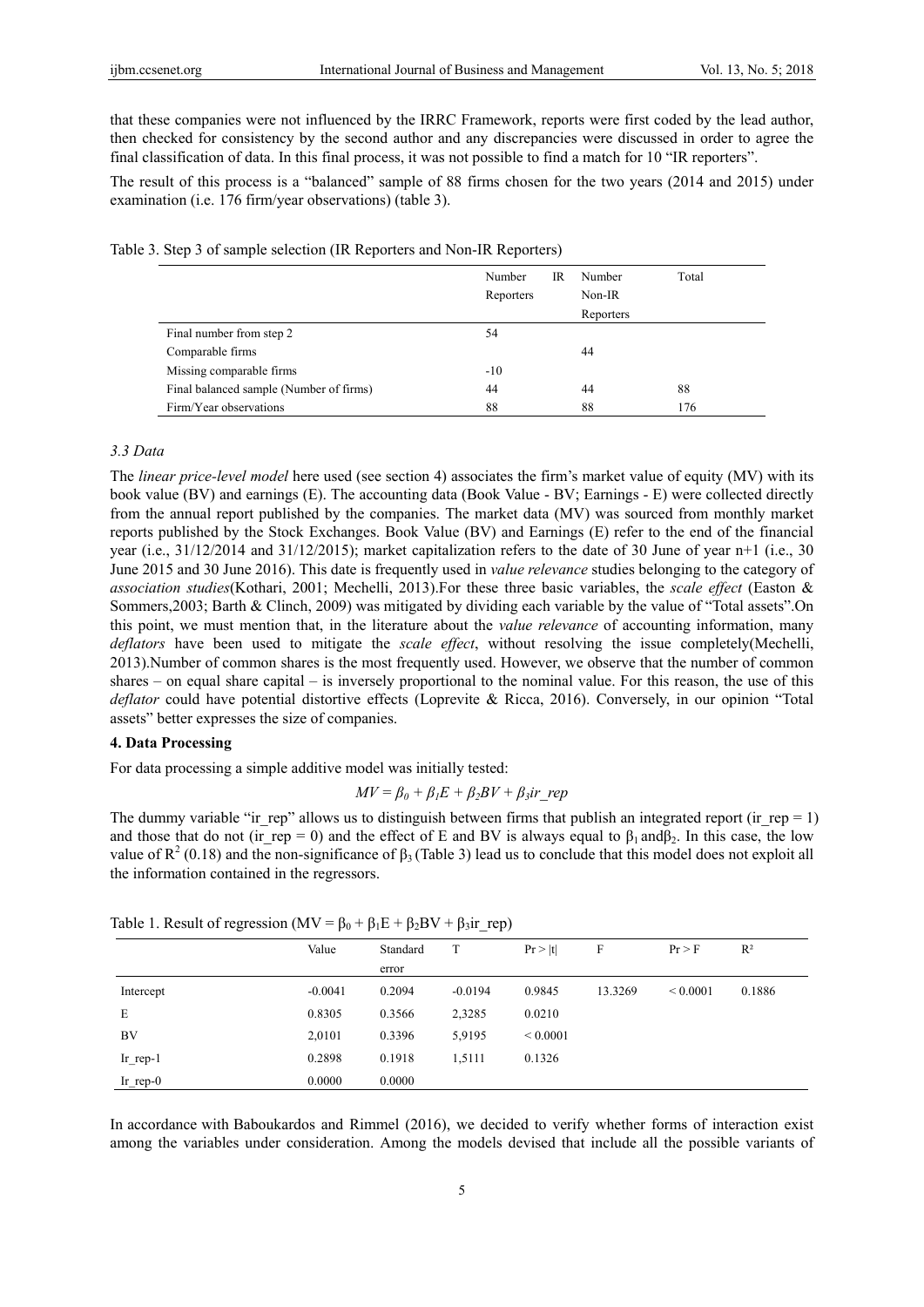interactions among the variables, we exclude, for sake of brevity, all those which show a low value for  $\mathbb{R}^2$ , problems of parameter significance and suspected multicollinearity, restricting ourselves to the following models:

$$
MV = \beta_0 + \beta_1 E + \beta_2 BV + \beta_3 ir\_rep + \beta_4 (E^*ir\_rep) + \beta_5 (BV^*ir\_rep)
$$

$$
MV = \beta_0 + \beta_1 E + \beta_2 BV + \beta_3 ir\_rep + \beta_4 (E^*ir\_rep)
$$

$$
MV = \beta_0 + \beta_1 E + \beta_2 BV + \beta_3 ir\_rep + \beta_4 (E^*ir\_rep) + \beta_6 (E^*BV)
$$

Processing produces the values shown below in table 5

|  | Table 5. Result of regressions |
|--|--------------------------------|
|  |                                |

| Model        |                | Value     | Standard<br>error | $\mathbf t$ | Pr >  t      | $\boldsymbol{\mathrm{F}}$ | Pr > F       | $R^2$<br>corrected | <b>VIF</b> |
|--------------|----------------|-----------|-------------------|-------------|--------------|---------------------------|--------------|--------------------|------------|
|              | Intercept      | 0.2595    | 0.2019            | 1.2852      | 0.2005       | 30.0925                   | ${}< 0.0001$ | 0.4539             |            |
|              | E              | 0.2225    | 0.2973            | 0.7484      | 0.4552       |                           |              |                    |            |
|              | <b>BV</b>      | 1.4968    | 0.3580            | 4.1811      | ${}< 0.0001$ |                           |              |                    |            |
|              | ir rep-1       | $-0.4137$ | 0.2832            | $-1.4609$   | 0.1459       |                           |              |                    | 3.3881     |
| $\mathbf{1}$ | $ir$ rep- $0$  | 0.0000    | 0.0000            |             |              |                           |              |                    |            |
|              | $E^*$ ir rep-1 | 13.6194   | 1.4691            | 9.2704      | ${}< 0.0001$ |                           |              |                    | 1.2508     |
|              | $E^*$ ir rep-0 | 0.0000    | 0.0000            |             |              |                           |              |                    |            |
|              | $BV^*ir$ rep-1 | 0.2741    | 0.5729            | 0.4784      | 0.6330       |                           |              |                    | 3.7148     |
|              | $BV*ir rep-0$  | 0.0000    | 0.0000            |             |              |                           |              |                    |            |
|              | Intercept      | 0.2088    | 0.1714            | 1.2179      | 0.2249       | 37.7285                   | ${}< 0.0001$ | 0.4564             |            |
|              | E              | 0.2295    | 0.2962            | 0.7748      | 0.4395       |                           |              |                    |            |
|              | ${\rm BV}$     | 1.6039    | 0.2789            | 5.7517      | ${}< 0.0001$ |                           |              |                    | 1.0540     |
| 2            | $ir-1$         | $-0.3047$ | 0.1678            | $-1.8161$   | 0.0711       |                           |              |                    | 1.1946     |
|              | $\text{ir-}N$  | 0.0000    | 0.0000            |             |              |                           |              |                    |            |
|              | $E^*$ ir-1     | 13.7342   | 1.4461            | 9.4973      | ${}< 0.0001$ |                           |              |                    | 1.2174     |
|              | $E^*$ ir-N     | 0.0000    | 0.0000            |             |              |                           |              |                    |            |
|              | Intercept      | 0.2172    | 0.1702            | 1.2765      | 0.2035       | 31.3821                   | ${}< 0.0001$ | 0.4647             |            |
|              | E              | $-0.3027$ | 0.4049            | $-0.7475$   | 0.4558       |                           |              |                    |            |
|              | ${\rm BV}$     | 1.5750    | 0.2771            | 5.6834      | ${}< 0.0001$ |                           |              |                    | 1.0571     |
| 3            | $ir-1$         | $-0.2928$ | 0.1666            | $-1.7578$   | 0.0806       |                           |              |                    | 1.1963     |
|              | $ir-N$         | 0.0000    | 0.0000            |             |              |                           |              |                    |            |
|              | $E*BV$         | 3.1023    | 1.6229            | 1.9116      | 0.0576       |                           |              |                    | 2.3537     |
|              | $E^*$ ir-1     | 12.5283   | 1.5676            | 7.9922      | ${}< 0.0001$ |                           |              |                    | 1.4527     |
|              | $E^*$ ir-N     | 0.0000    | 0.0000            |             |              |                           |              |                    |            |

Making the general assumption that verification of the significance of the intercept is not of importance for analysis purposes, as it does not affect the goodness of fit, no reference will be made to it in this study.

Thus, observing the results (Table 5), it can be seen that:

a) The first model can be excluded since it shows the worst fit ( $R^2_{corr} = 0.45$ ) and VIF values that lead us to believe that there may be collinearity. (Note 1) Moreover, the interaction term  $(BV^*ir\text{ rep})$  is not significant, indeed it is not possible to refute the hypothesis H<sub>0</sub>:  $\beta_5 = 0$  against the hypothesis H<sub>1</sub>:  $\beta_5 \neq 0$ , since the value of statistic t corresponding to the interaction (BV\*ir\_rep) is 0.47 and thus the p-value =  $0.633 > 0.05$ .

b) The second model is preferred to the third respecting the *hierarchy principle* and the principle of *parsimony*, considering that the amount of variance of the dependent variable (MV) expressed by the second and third regressions is almost identical and that the VIF of the variable (E\*BV) is high and could therefore indicate the presence of multicollinearity of this variable with the others. (Note 2)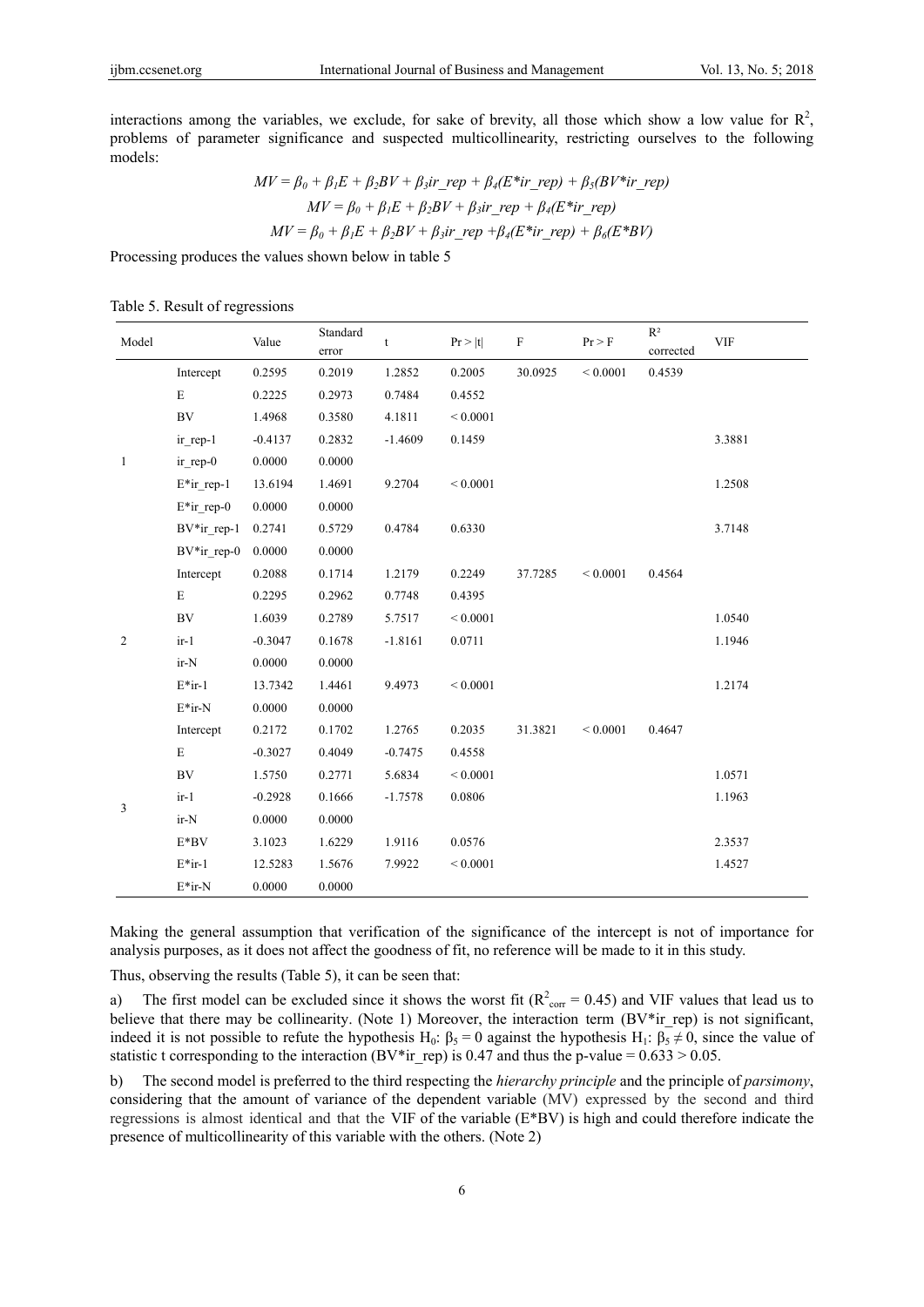Thus, the equation that best represents the phenomenon under study is:

$$
MV = 0.20 + 0.22*(E) + 1.60*(BV) - 0.30*(ir\_rep) + 13.73*(E*ir\_rep)
$$

The model 2 (Table5) is acceptable within the parameters (F=37.72;  $Pr > F < 0.0001$ ).

Moreover, it is important to underline that the goodness of the model with interactions with respect to the model without interactions is confirmed, with a significance level of 5%, by test F ( $F_{3,4}$ = 90.19; p\_value = 0.0003 < 0.05) allowing us to compare the sum of the squares of the regression for the model containing interactions with the corresponding sum for the model without interactions. (Note 3). Since, as mentioned above, ir rep is a dummy variable, the model chosen (2) can be rewritten thus:

| ir rep                                                 | Equation                            |
|--------------------------------------------------------|-------------------------------------|
| $= 0$ (firms that do not present an integrated report) | $MV = 0.20 + 0.22*(E) + 1.60*(BV)$  |
| $= 1$ (firms that present an integrated report)        | $MV = -0.1 + 13.95*(E) + 1.60*(BV)$ |

#### **5. Findings**

The linear price-level model, typically used in studies on the *value relevance* of accounting information, has been developed on the basis of the original Ohlson model (Ohlson, 1995), which considers accounting information *value relevant* if it has a significant statistical relation with the market value of companies (Barth et al., 2001; Kothari, 2001; Mechelli, 2013).We developed (see section 4), different linear price-level models by pooling observations for the two years under examination (2014 and 2015) and introducing a dummy variable "ir rep" to distinguish companies that publish an Integrated Report (ir rep  $= 1$ ) from those which do not present one (ir rep=0). In particular, to establish whether there is a consistent difference in valuation of BV and E between the two groups of companies, we used interaction models that include all possible variants of interactions between available variables. This approach is similar other papers that test the *value relevance* of Integrated Reports or other forms of voluntary non-financial reporting (Berthelot, Coulmont, & Serret, 2012; Carnevale & Mazzuca, 2014; Lourenco, Callen, Branco, & Curto, 2014; Baboukardos & Rimmel, 2016).

In general terms, we point out that the model could determine whether a systematic difference in the valuation of Earnings (E) and Book Value (BV) by investors exists for the two groups of companies, essentially by the interaction between the coefficients  $β$  for these independent variables and ir rep (dummy variable). In particular, if these two coefficients are significantly different from zero, it means that there is a different *value relevance* of Earning and Book Value for the groups of companies. In the opposite case (the two coefficients are not significantly different from zero), the difference does not exist.

As we have seen, however, in the models that we have tested the interaction term  $(BV^*ir\text{ rep})$  is not significant (see section 4), therefore it is not possible to explain the differences in the *value relevance* of BV between two groups of companies. Instead, we can examine the *value relevance* of Earning using the model number 2 to present the results

$$
MV = \beta_0 + \beta_1 E + \beta_2 BV + \beta_3 ir\_rep + \beta_4(E^*ir\_rep)
$$

The result obtained for the equation is the following

$$
MV = 0.20 + 0.22*(E) + 1.60*(BV) - 0.30*(ir \text{ rep}) + 13.73*(E*ir \text{ rep})
$$

It can be rewritten as 2.a.1 for "IR Reporters" and as 2.a.2 for "Non-IR Reporters"

$$
MV = 0.20 + 0.22*(E) + 1.60*(BV)
$$
  

$$
MV = -0.1 + 13.95*(E) + 1.60*(BV)
$$

Thus, important differences exist between the regression coefficients of Earnings.

For **R.Q.1** the results of the analysis confirm that, in the European Union, there is a significantly different degree of *value relevance* of Earnings among "IR reporters" and "Non-IR reporters". It is not possible confirm the R.Q.1 with reference to Book Value.

Regarding **R.Q.2**, we can say that, for our sample and the period under investigation, the empirical evidence proves that Earnings positively and significantly (13.96) influenced investors' choices and the Market Value of "IR Reporters". On the contrary, for "Non-IR Reporters", Earnings do not have relevance for investors' choices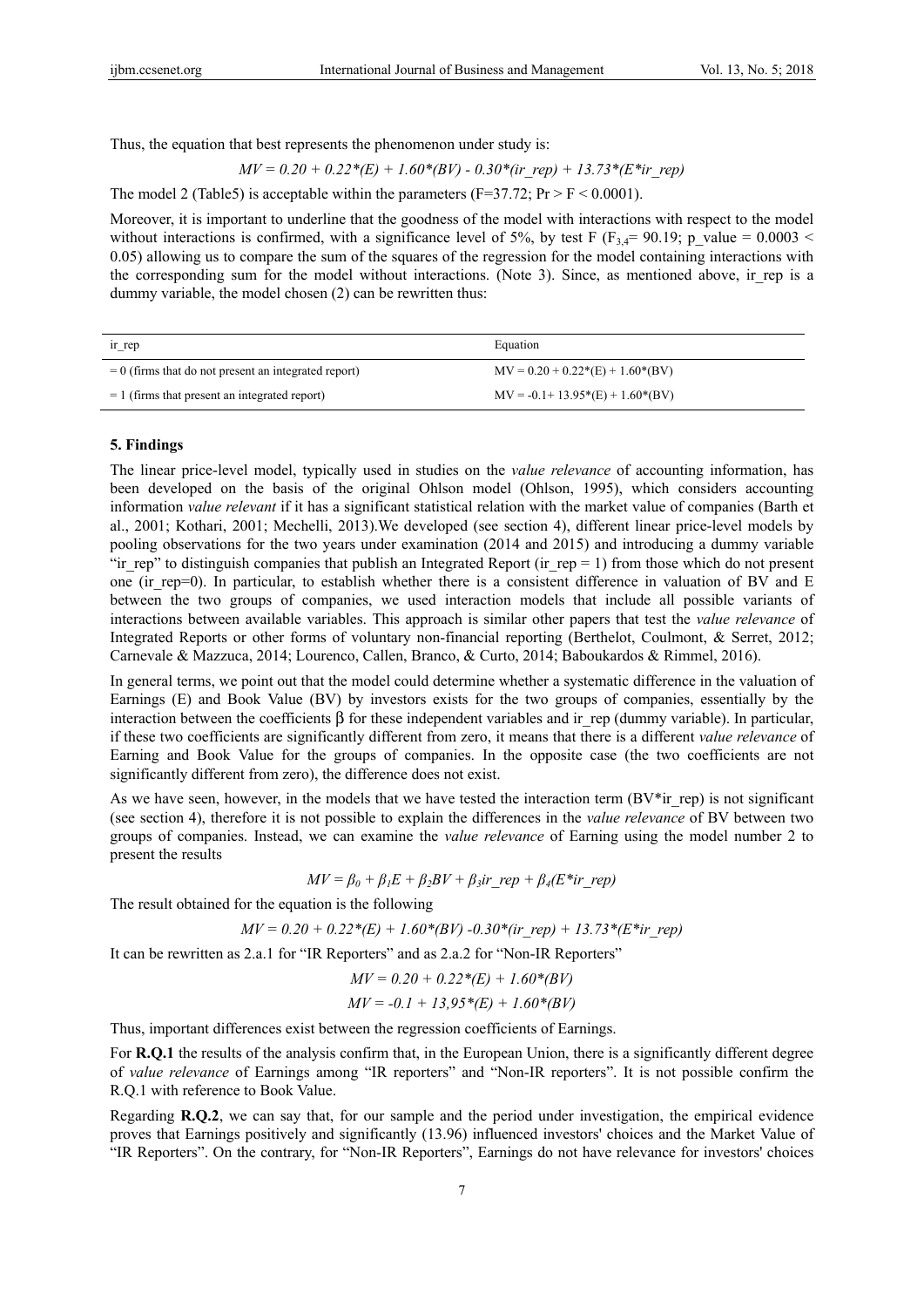## $(\beta_i=0,22)$ .

As we have already said in section 3.3 it is not possible to declare with certainty that the cause of such result is the presence of an Integrated Report. However, we now feel it is important to highlight that our empirical evidence is in line with the results obtained by recent studies (Baboukardos & Rimmel, 2016). In particular, for the firms listed on the JSE, these authors found that the *value relevance* of earnings is significantly increased after the mandatory adoption of an IR approach under King III. This consistency of findings *seems to confirm that the* adoption of an IR approach improves the usefulness of Earnings, inducing investors to rely on it in positive terms. Even if we want to exclude a role played by Integrated Report, we should nevertheless note that a difference exists between the two groups and that it has to be explained. You may not need to wonder whether companies voluntarily publish an Integrated Report because they have positive aspects of their operations to show, but merely observe that these companies have a greater orientation towards the integrated reporting approach because they acknowledge its capacity to create value. Indeed, we can agree with those who have said that "managers who voluntarily disclose information effectively reveal that the benefits of the disclosure exceed the cost" (Barth et al., 2017). Furthermore, one might say that the adoption of Integrated Reporting improves the effectiveness of internal control systems; therefore, it fulfils the purpose of creating value within the organization, which, for some scholars, is the main purpose for developing IC (Dumay, 2016). This would be in line with the International <IR> Framework, which states that «integrated thinking leads to integrated decision-making and actions that consider the creation of value over the short, medium and long term».

In the light of the similarity of our results to those of many other studies, we believe that it is possible to affirm that all these factors play a role. There is a role played by integrated reporting in improving the possibilities of investors decoding traditional accounting information (Earnings); but the integrated reporting approach also plays a role within companies, because they have a better vision of the value created by Integrated Reporting *inside and outside* the firm. The hardest aspect is identifying the effects of the various phenomena.

# **6. Discussion and Conclusion**

While the EU and the member States' legislators are working and interacting each other on the issue of non-financial information, the number of companies voluntarily adopting integrated reporting is growing steadily all over Europe and the IIRC Framework is extending its influence in this field.

Meanwhile, scientific debate is enriching with contributions aimed to define a comprehensive conceptual framework on this topic, which is still presenting controversial and complex research issues.

Our study moves in this research field with the aim to contribute to understanding the relation between the publication of an Integrated Report (IR) and the *value relevance* of summary accounting information. More specifically, it concerns the topic referred to the usefulness of IR to investors.

The prevailing view in literature is that the adoption of IR approach improves the quality of information available to investors and, therefore, the *value relevance* of accounting information (Cho et al., 2013; Middleton, 2015; Baboukardos & Rimmel, 2016; Lee & Yeo, 2016). Even the IIRC Framework seems willing to attribute this function to the integrated reporting (IIRC, 2013).

Our analysis provides evidence regarding a significant different degree of *value relevance* of Earnings between "IR reporters" and "Non-IR reporters" in the period under examination. In fact, the *value relevance* of Earning is higher for "Non-IR Reporters" because the regression coefficients of these companies have a significant greater absolute value (Barth et al., 2001; Mechelli, 2013) The relation between Book Value and Market Value is positive for both groups (IR Reporters and Non-IR Reporters), but were not able to examine the differences in the *value relevance* of BV between the two groups of companies because the interaction term BV\*ir rep is not significant.

Since the cost of equity can be inferred by the relation between a firm's earnings and its market value (Kothari  $\&$ Zimmerman, 1995), looking at the *value relevance* of Earning we can explain the different regression coefficient (higher for "IR Reporters") in terms of negative impact on the firm's cost of equity capital, as already interpreted by others scholars (Cormier & Magnan, 2007; Dhaliwal, Li, Tsang, & Yang, 2014; Baboukardos & Rimmel, 2016). More generally, looking at the use of accounting information by investors, we can say that the presence of the integrated reporting led the investors to rely on Earnings in positive terms. In both perspectives, it is possible to point out that the Integrated Reporting Approach improved the quality (in terms of usefulness and relevance) of the accounting earning.

Admittedly, it is very difficult to evaluate the effects of integrated reporting on *value relevance* of accounting information or, to use the words of de Villiers et al., «to determine whether the financial markets react or reflect a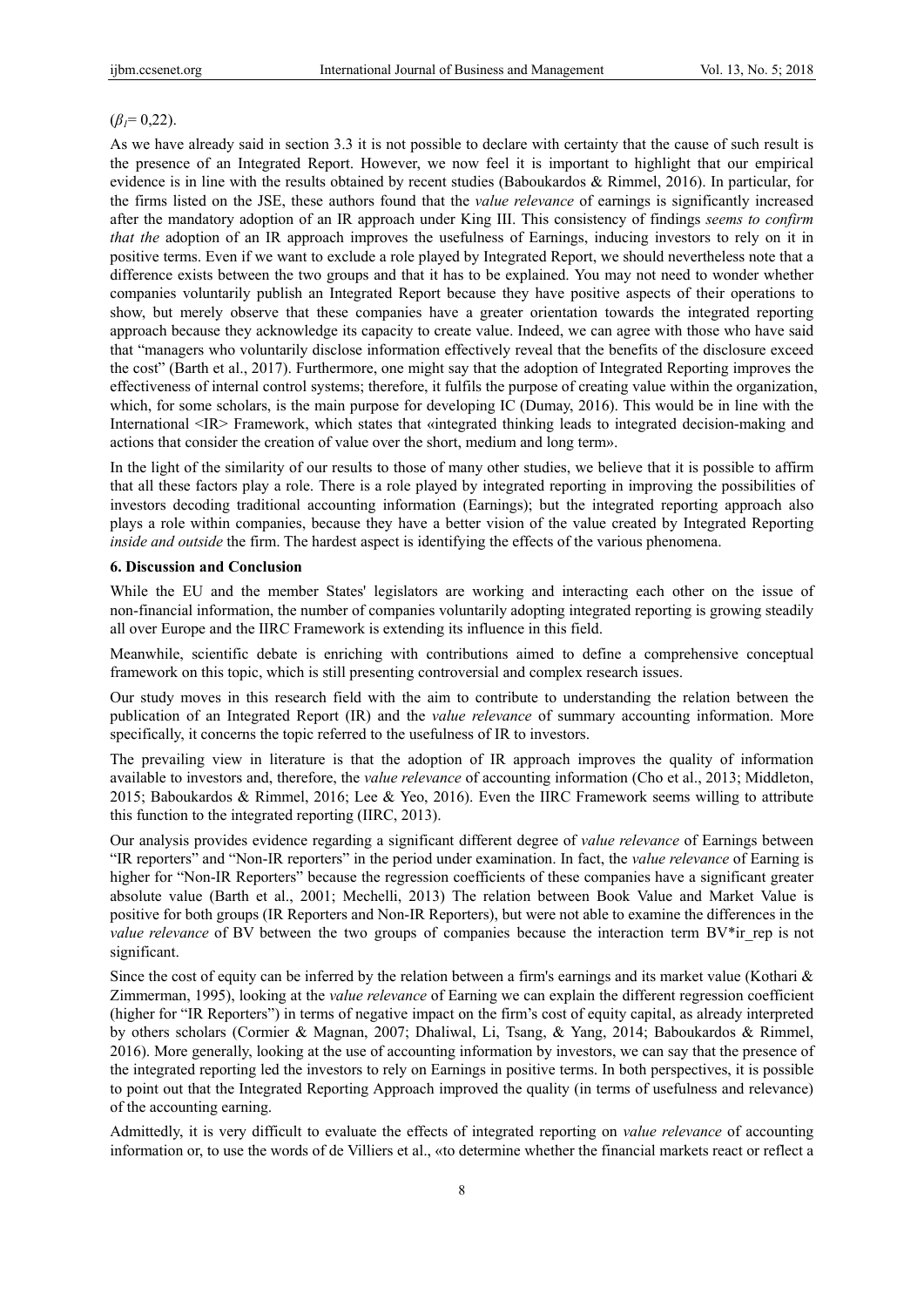value premium in any way» (de Villiers et al., 2014, p. 20), since other variables could affect the same result. As highlighted in this paper, the theme is even more complex for studies conducted on companies that voluntarily adopt special reporting practices.

Furthermore, we are aware that the design of our study, having combined data of companies publishing an Integrated Report with others, referred to non-adopting integrated reporting practices, presents some uncertainties. In fact, the results could somehow be influenced by contextual variables, related to specific factors that characterize the reality of companies, not being an exclusive effect of IR adoption. However, this is why we preferred this model, given that a comparison between different orientations to reporting, based on a synchronous approach could prevent potential distortions that occur when we observe the same companies at different times (cyclical phenomena).

The study adds value to research on this topic, indirectly estimating the relevance of integrated reporting in the European context. As said before, the results of our analysis show that the adoption of the IR approach seems to significantly improve the quality of accounting earning, increasing the chances of investors to interpret them. At the same time, we believe that it is very likely that "Reporter IR" companies have a greater orientation towards the integrated reporting approach because they recognize its contribution to creating value.

# **References**

- Aboody, D., & Lev, B. (1998). The value relevance of intangibles: the case of software capitalization. *Journal of Accounting Research*, *36*(3), 161-191.
- Ahmed, K., & Falk, H. (2006). The value relevance of management's research and development reporting choice: Evidence from Australia. *Journal of Accounting and Public Policy*, *25*(3), 231-264. https://doi.org/10.1016/j.jaccpubpol.2006.03.002
- Amir, E., & Lev, B. (1996). Value-relevance of nonfinancial information: The wireless communications industry. *Journal of Accounting and Economics*, *22*(1-3), 3-30.
- Baboukardos, D., & Rimmel, G. (2016). Value relevance of accounting information under an integrated reporting approach: A research note. *Journal of Accounting and Public Policy*, 35, 437-452. https://dx.doi.org/10.1016/j.jaccpubpol.2016.04.004
- Barth, M. E., & Clinch G. (2009).Scale Effects in Capital Markets-Based Accounting Research. *Journal of Business Finance & Accounting*, *36*(3-4), 253-288. https://dx.doi.org/10.1111/j.1468-5957.2009.02 133.x
- Barth, M. E., Beaver, W. H., & Landsman, W. R. (2001). The Relevance of the Value Relevance Literature for Financial Accounts Standard Setter: Another View. *Journal of Accounting and Economics*, *31*, 77-104
- Barth, M. E., Cahan, S. F., Chen, L., & Venter, E. R (2017). *The Economic Consequences Associated with Integrated Report Quality: Capital Market and Real Effects*. Working Papers (Faculty) - Stanford Graduate School of Business. Retrieved from https://www.gsb.stanford.edu/gsb-cmis/gsb-cmis-download-auth/435571
- Bernardi, C., & Stark, A. W. (2016). Environmental, social and governance disclosure, integrated reporting, and the accuracy of analyst forecasts. *The British Accounting Review*. https://dx.doi.org/10.1016/j.bar.2016.10.001
- Berthelot, S., Coulmont, M., & Serret, V. (2012). Do investors value sustainability reports? A Canadian study. *Corporate Social Responsibility and Environmental Management*, *19*(6), 355-363. https://dx.doi.org/10.1002/csr.285
- Bilal, K., & Abdenacer, R. (2016). Intangibles and Value Relevance of Accounting Information: Evidence from UK Companies. *Jordan Journal of Business Administration*, *12*(2), 437-458.
- Carnevale, C., & Mazzuca, M. (2014). Sustainability report and bank valuation: evidence from European stock markets. *Business Ethics: A European Review*, *23*(1), 69-90. https://dx.doi.org/10.1111/beer.12038
- Cheng, M., Green, W., Conradie, P., Konishi, N., & Romi, A. (2014). The international integrated reporting framework: key issues and future research opportunities. *Journal of International Financial Management and Accounting*, *25*(1), 90-119. https://dx.doi.org/10.1111/jifm.12015
- Cho, S. Y., Lee, C., & Pfeiffer, R. J. (2013). Corporate social responsibility performance and information asymmetry. *Journal of Accounting and Public Policy*, *32*(1), 71-83. https://doi.org/10.1016/j.jaccpubpol.2012.10.005
- Collins, D. W., Maydew, E. L., & Weiss, I. S. (1997). Changes in the Value-Relevance of Earnings and Book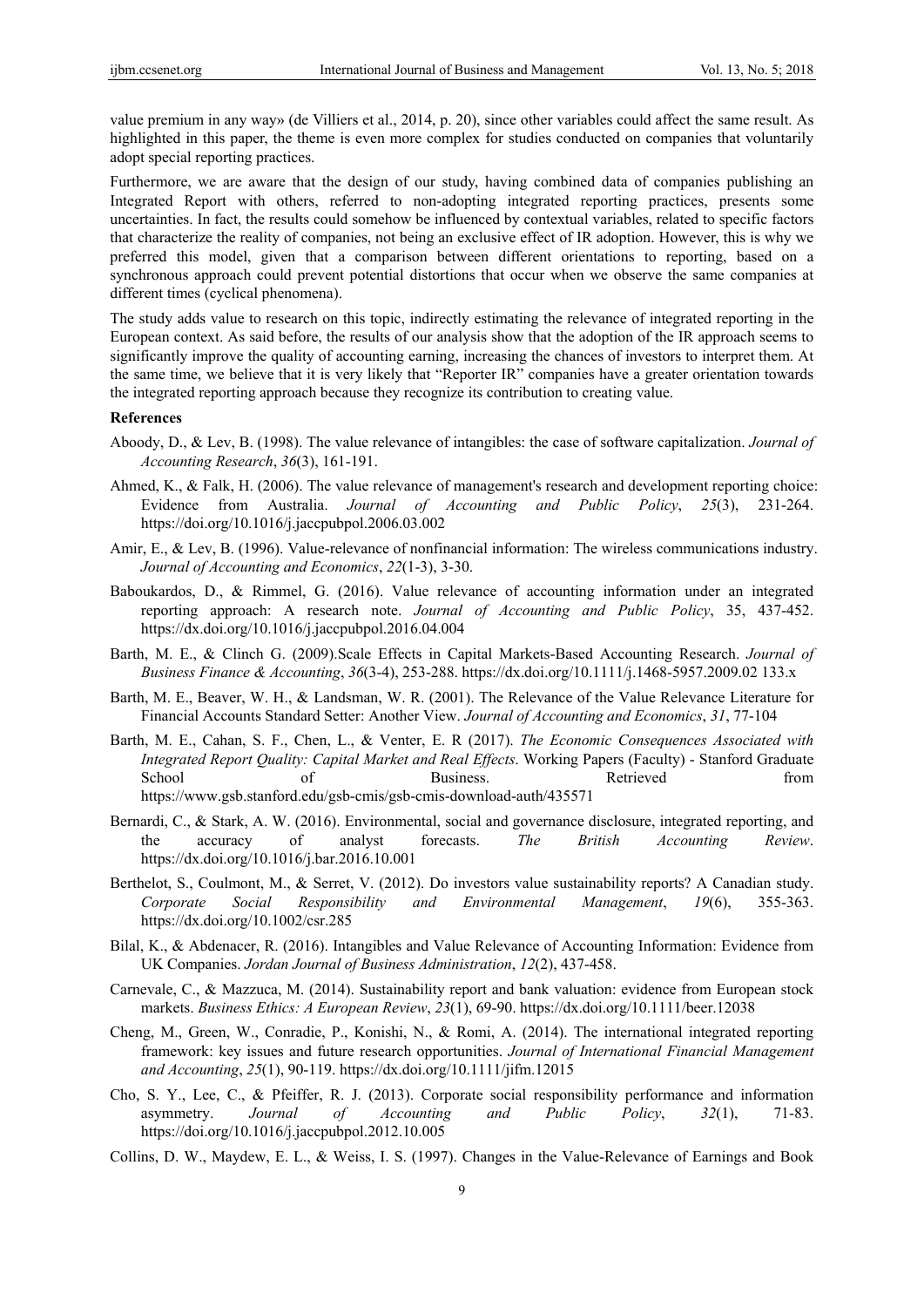Values over the Past Forty Years. *Journal of Accounting & Economics*, *24*(1), 39-67. https://doi.org/10.1016/S0165-4101(97)00015-3

- Cormier, D., & Magnan, M. (2007). The revisited contribution of environmental reporting to investors' valuation of a firm's earnings: an international perspective. *Ecological Economics*, *62*(3), 613-626. https://doi.org/10.1016/j.ecolecon.2006.07.030
- Cuozzo, B., Dumay, J., Palmaccio, M., & Lombardi, R. (2017). Intellectual capital disclosure: A structured literature review. *Journal of Intellectual Capital*, *18*(1), 9-28. https://doi.org/10.1108/JIC-10-2016-0104
- de Villiers, C., Rinaldi, L., & Unerman, J. (2014). Integrated reporting: insights, gaps and an agenda for future research. *Accounting, Auditing & Accountability Journal*, *27*(7), 1042-1067. https://doi.org/10.1108/AAAJ-06-2014-1736
- Devalle, A. (2010). *Misurazione della performance nel bilancio IFRS: comprehensive income, dibattito internazionale e value relevance*. Milan: Pearson Prentice Hall.
- Dhaliwal, D., Li, O.Z., Tsang, A., & Yang, Y.G. (2014). Corporate social responsibility disclosure and the cost of equity capital: the roles of stakeholder orientation and financial transparency. *Journal Accounting Public Policy*, *33*(4), 328-355. https://doi.org/10.1016/j.jaccpubpol.2014.04.006
- Dumay, J. C. (2016). A critical reflection on the future of intellectual capital: from reporting to disclosure. *Journal of Intellectual Capital*, *17*(1), 168-184. https://doi.org/10.1108/JIC-08-2015-0072
- Dumay, J., & Tull, A. (2007). Intellectual capital disclosure and price-sensitive Australian Stock Exchange announcements. *Journal of Intellectual Capital*, *8*(2), 236-255. https://doi.org/10.1108/14691930710742826
- Easton, P. D. & Sommers, G. A. (2003). Scale and the Scale Effect in Market-Based Accounting Research. *Journal of Business Finance & Accounting*, *30*(1-2), 25-56. https://dx.doi.org/10.1111/1468-5957.00482
- Eccles, R.G., & Serafeim, G. (2011). Accelerating the adoption of integrated reporting. In F. De Leo, &M. Vollbracht, (Eds.), *CSR Index* (pp. 70-92). InnoVatio Publishing Ltd. Retrieved from https://papers.ssrn.com/sol3/papers.cfm?abstract\_id=1910965
- Giuliani, M., & Marasca, S. (2011). Construction and valuation of intellectual capital: A case study, *Journal of Intellectual Capital*, *12*(3), 377-391. https://doi.org/10.1108/14691931111154698
- Hassel, L., Nilsson, H., & Nyquist, S. (2005). The value relevance of environmental performance. *European Accounting Review*, *14*(1), 41-61. https://doi.org/10.1080/0963818042000279722
- Horton, J., & Serafeim, I. (2007). Does mandatory IFRS adoption improve the information environment? *Working Paper, London School of Economics and Harvard Business School*. Retrieved from http://papers.ssrn.com/sol3/ papers.cfm?abstract\_id=1264101
- International Integrated Reporting Council-IIRC. (2013). *The International <IR> framework*. Retrieved from http://integratedreporting.org/resource/international-ir-framework
- Kaspereit, T., & Lopatta, K. (2016). The value relevance of SAM's corporate sustainability ranking and GRI sustainability reporting in the European stock markets. *Business Ethics: A European Review*, *25*(1), 1-25. https://doi.org/10.1111/beer.12079
- Kothari, S. P. (2001). Capital markets research in accounting. *Journal of Accounting and Economics*, *31*(1), 105-231. https://doi.org/10.1016/S0165-4101(01)00030-1
- Kothari, S. P., & Zimmerman, J. (1995). Price and return models, *Journal of Accounting and Economics*, *20*(2), 155-192. https://doi.org/10.1016/0165-4101(95)00399-4
- Lee, K.W., & Yeo, G. (2016). The association between integrated reporting and firm valuation. *Review of Quantitative Finance & Accounting, 47*(4), 1221-1250. https://dx.doi.org/10.1007/s11156-015-0536-y
- Lev, B., & Feng, G. (2016). *The End of Accounting and the Path Forward for Investors and Managers*. Hoboken, New Jersey: John Wiley & Sons, Inc.
- Loprevite, S., & Ricca, B. (2016). La value relevance delle informazioni di bilancio sui crediti deteriorati: il caso delle banche italiane. *Economia Aziendale Online*, *7*(3), 221-235. https://dx.doi.org/10.13132/2038-5498/7.3.221-235
- Loprevite, S., Ricca, B., & Rupo D. (2017). *The Value Relevance of the Integrated Reports Under The Framework of IIRC: Empirical Evidence from a Sample of European Companies*. Paper presented at 13th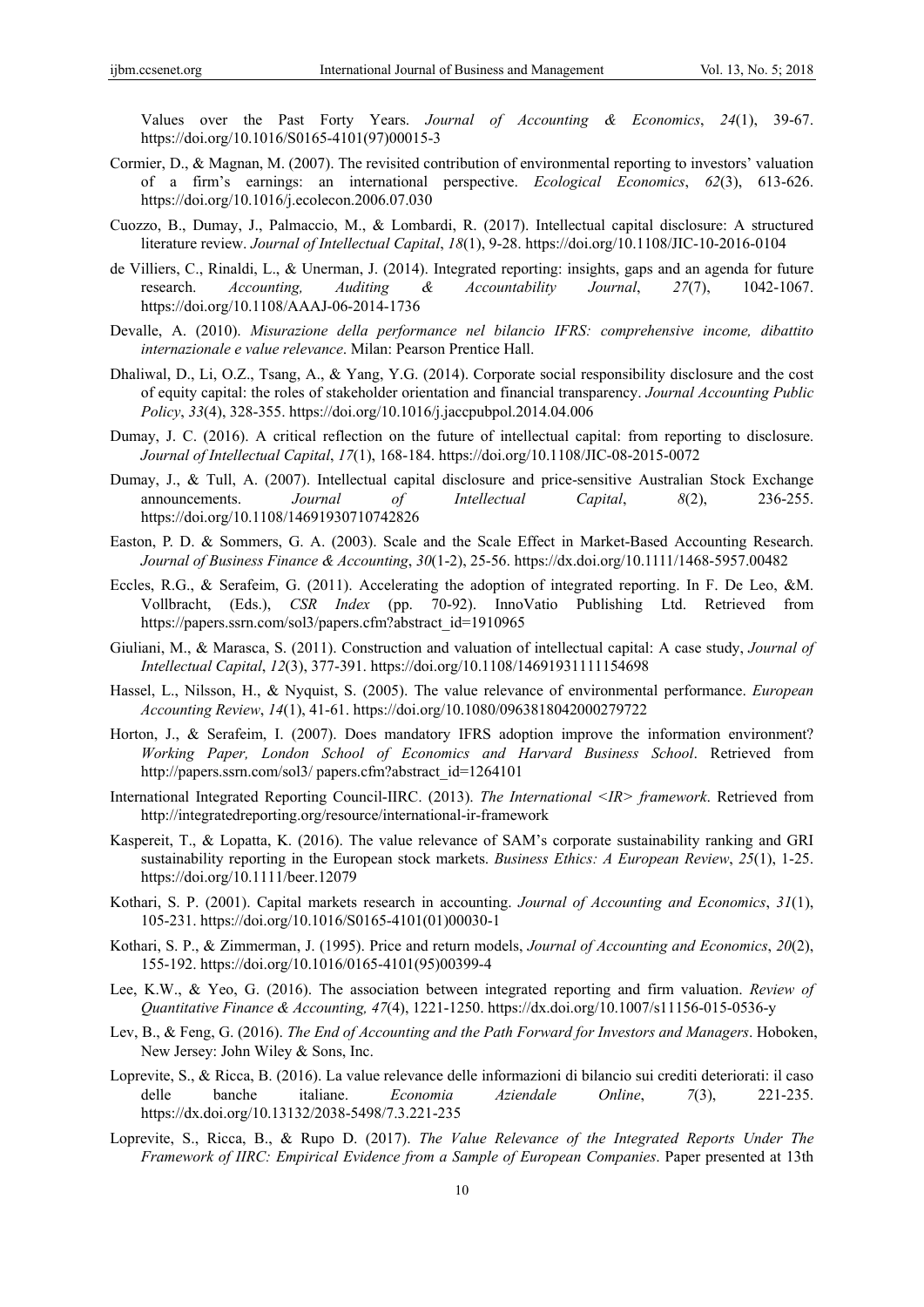Interdisciplinary Workshop on Intangibles and Intellectual Capital. Value creation, Integrated reporting and Governance, Ancona, Italy, 21-22 September.

- Lourenco, I. C., Callen, J. L., Branco, M. C., & Curto, J. D. (2014). The value relevance of reputation for sustainability leadership. *Journal Business Ethics*, *119*(1), 17-28. https://dx.doi.org/10.1007/s10551-012-1617-7
- Mechelli, A. (2013). *La Value Relevance del bilancio di esercizio. Modelli, metodologie di ricerca ed evidenze empiriche*. Turin: Giappichelli editore.
- Middleton, A. (2015). Value relevance of firms' integral environmental performance: evidence from Russia. *Journal of Accounting and Public Policy*, *34*(2), 204-211. https://doi.org/10.1016/j.jaccpubpol.2014.12.001
- Morros, J. (2016). The integrated reporting: A presentation of the current state of art and aspects of integrated reporting that need further development. *Intangible Capital*, *12*(1), 336-356. http://dx.doi.org/10.3926/ic.700
- Ohlson, J.A. (1995). Earnings, Book Values and Dividends in Equity Valuation. *Contemporary Accounting Research*, *11*(2), 661-687. https://dx.doi.org/10.1111/j.1911-3846.1995.tb00461.x
- Pope, P. F., & McLeay, S. J. (2011). The European IFRS experiment: Objectives, research challenges and some early evidence. *Accounting and Business Research*, *41*(3), 233-266. https://doi.org/10.1080/00014788.2011.575002
- Qiu, Y., Shaukat, A., & Tharyan, R. (2014). Environmental and social disclosures: link with corporate financial performance. *British Accounting Review*, *48*(1), 102-116. http://dx.doi.org/10.1016/j.bar.2014.10.007
- Schadewitz, H. J., & Niskala, M. (2010). Communication via responsibility reporting and its effect on firm value in Finland. *Corporate Social Responsibility and Environmental Management*, *17*, 96-106. https://dx.doi.org/10.1002/csr234
- Setia, N., Abhayawansa, S., Joshi, M., & Huynh, A. V. (2015). Integrated reporting in South Africa: Some initial evidence. *Sustainability Accounting, Management and Policy Journal*, *6*(3), 397-424. https://doi.org/10.1108/SAMPJ-03-2014-0018
- Soderstrom, N. S., & Sun, K. J. (2007). IFRS Adoption and Accounting Quality: A review. *European Accounting Review*, *16*(4), 675-702. https://doi.org/10.1080/09638180701706732
- Solomon, J., & Maroun, W. (2012). *Integrated Reporting: The Influence of King III on Social, Ethical and Environmental Reporting*. London: The Association of Chartered Certified Accountants
- Vafaei, A., Taylor, D., & Ahmed, K. (2011). The value relevance of intellectual capital disclosures. *Journal of Intellectual Capital*, *12*(3), 407-429. https://doi.org/10.1108/14691931111154715
- Zambon, S. (2004). Intangibles and intellectual capital: an overview of the reporting issues and some measurement models. In P. Bianchi, & S. Labory (Eds.), *The Economic Importance of Intangible Assets* (pp. 153-183). London: Ashgate.

## **Notes**

Note 1. The *Variance Inflation Factor (VIF)* is the reciprocal of tolerance. The *tolerance index* is used to estimate how much a variable is correlated to others and indicates the quantity of variance of an independent variable that is not explained by others  $T_i = (1 - R_i)^2$  where  $R_i^2$  is the coefficient of determination in the regression of the variable i on the other independent variables.

Note 2. The *hierarchy principle* states that if we include an interaction in a model, we also have to include the main effects, even if the associated p values are not significant. We decided to exclude the variable since its inclusion did not make the other variables significant. Its exclusion, on the other hand, allows us to obtain a more stable model. According to the *principle of parsimony*, in the absence of particular proof, it is preferable to use the simplest model.

Note 3. In this case  $F = ((SQR \t (model \t with \t interactions)-SQR \t (model \t without$ interactions)/(gl<sub>1</sub>-gl<sub>2</sub>))/MQE(model with interactions); with *H*0: β<sub>4</sub> = β<sub>5</sub> = β<sub>6</sub> = 0 (there is no interaction) and *H*1 :  $\beta_4 = \beta_5 = \beta_6 \neq 0$  (there is interaction).